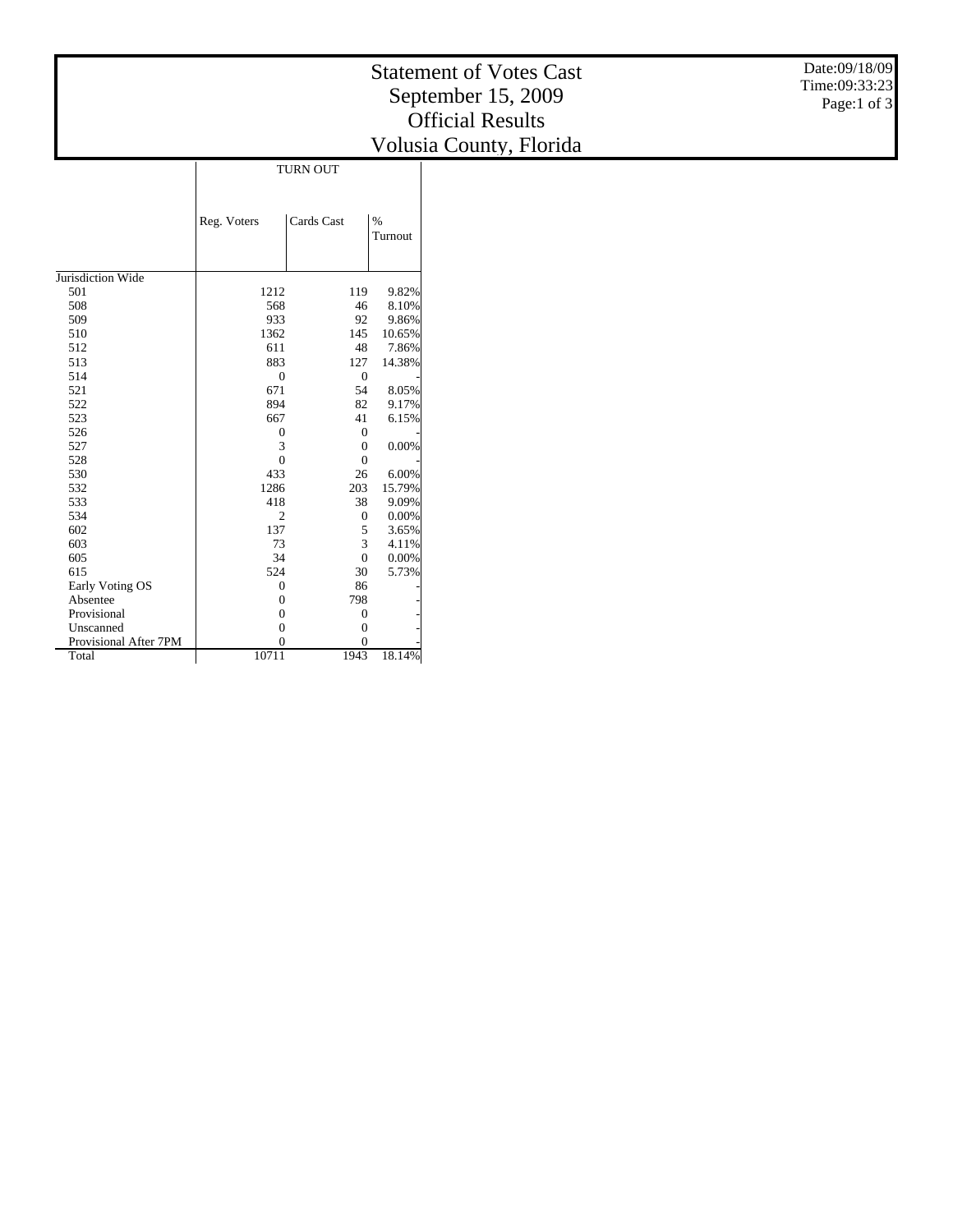## Statement of Votes Cast September 15, 2009 Official Results Volusia County, Florida

Date:09/18/09 Time:09:33:23 Page:2 of 3

|                       | <b>State Senate Dist 8 REP</b> |                  |                    |                               |                                |                  |                |                |        |
|-----------------------|--------------------------------|------------------|--------------------|-------------------------------|--------------------------------|------------------|----------------|----------------|--------|
|                       | Reg. Voters                    | Times<br>Counted | <b>Total Votes</b> | <b>Times</b><br>Over<br>Voted | Number<br>Of<br>Under<br>Votes | Art Graham       |                | Stan Jordan    |        |
| Jurisdiction Wide     |                                |                  |                    |                               |                                |                  |                |                |        |
| 501                   | 1212                           | 119              | 119                | $\boldsymbol{0}$              | $\boldsymbol{0}$               | 14               | 11.76%         | 10             | 8.40%  |
| 508                   | 568                            | 46               | 46                 | $\mathbf{0}$                  | $\mathbf{0}$                   | $\overline{c}$   | 4.35%          | 11             | 23.91% |
| 509                   | 933                            | 92               | 92                 | $\boldsymbol{0}$              | $\mathbf{0}$                   | 11               | 11.96%         | 8              | 8.70%  |
| 510                   | 1362                           | 145              | 145                | $\boldsymbol{0}$              | $\mathbf{0}$                   | 13               | 8.97%          | 20             | 13.79% |
| 512                   | 611                            | 48               | 48                 | $\mathbf{0}$                  | $\overline{0}$                 | 6                | 12.50%         | 1              | 2.08%  |
| 513                   | 883                            | 127              | 127                | $\boldsymbol{0}$              | $\mathbf{0}$                   | 12               | 9.45%          | 8              | 6.30%  |
| 514                   | $\theta$                       | $\theta$         | $\mathbf{0}$       | $\mathbf{0}$                  | $\overline{0}$                 | $\mathbf{0}$     | $\overline{a}$ | $\theta$       |        |
| 521                   | 671                            | 54               | 54                 | $\boldsymbol{0}$              | $\mathbf{0}$                   | 7                | 12.96%         | 8              | 14.81% |
| 522                   | 894                            | 82               | 82                 | $\boldsymbol{0}$              | 0                              | 6                | 7.32%          | 9              | 10.98% |
| 523                   | 667                            | 41               | 41                 | $\boldsymbol{0}$              | 0                              | $\boldsymbol{2}$ | 4.88%          | 4              | 9.76%  |
| 526                   | 0                              | $\boldsymbol{0}$ | $\mathbf{0}$       | $\boldsymbol{0}$              | 0                              | $\overline{0}$   |                | 0              |        |
| 527                   | 3                              | $\theta$         | $\mathbf{0}$       | $\boldsymbol{0}$              | 0                              | $\theta$         |                | 0              |        |
| 528                   | $\overline{0}$                 | $\theta$         | $\mathbf{0}$       | $\boldsymbol{0}$              | $\overline{0}$                 | $\theta$         |                | $\mathbf{0}$   |        |
| 530                   | 433                            | 26               | 26                 | $\mathbf{0}$                  | $\overline{0}$                 | $\mathfrak{2}$   | 7.69%          | $\mathbf{0}$   | 0.00%  |
| 532                   | 1286                           | 203              | 203                | $\mathbf{0}$                  | $\mathbf{0}$                   | 14               | 6.90%          | 20             | 9.85%  |
| 533                   | 418                            | 38               | 38                 | $\boldsymbol{0}$              | $\mathbf{0}$                   | $\mathbf{1}$     | 2.63%          | 6              | 15.79% |
| 534                   | $\overline{2}$                 | $\theta$         | $\mathbf{0}$       | $\boldsymbol{0}$              | $\overline{0}$                 | $\mathbf{0}$     |                | $\overline{0}$ |        |
| 602                   | 137                            | 5                | 5                  | $\mathbf{0}$                  | $\overline{0}$                 | $\mathbf{0}$     | 0.00%          |                | 20.00% |
| 603                   | 73                             | 3                | 3                  | $\mathbf{0}$                  | $\overline{0}$                 | 1                | 33.33%         | $\mathbf{0}$   | 0.00%  |
| 605                   | 34                             | $\theta$         | $\mathbf{0}$       | $\boldsymbol{0}$              | $\overline{0}$                 | $\overline{0}$   |                | $\mathbf{0}$   |        |
| 615                   | 524                            | 30               | 30                 | $\boldsymbol{0}$              | 0                              | 1                | 3.33%          | 1              | 3.33%  |
| Early Voting OS       | $\mathbf{0}$                   | 86               | 86                 | $\boldsymbol{0}$              | 0                              | 10               | 11.63%         | 15             | 17.44% |
| Absentee              | $\theta$                       | 798              | 798                | $\boldsymbol{0}$              | 0                              | 56               | 7.02%          | 87             | 10.90% |
| Provisional           | $\theta$                       | $\mathbf{0}$     | $\boldsymbol{0}$   | $\boldsymbol{0}$              | 0                              | $\theta$         |                | $\overline{0}$ |        |
| Unscanned             | $\theta$                       | $\theta$         | $\mathbf{0}$       | $\boldsymbol{0}$              | 0                              | $\Omega$         |                | $\theta$       |        |
| Provisional After 7PM | $\Omega$                       | $\theta$         | 0                  | $\mathbf{0}$                  | $\Omega$                       | 0                |                | 0              |        |
| Total                 | 10711                          | 1943             | 1943               | $\overline{0}$                | $\theta$                       | 158              | 8.13%          | 209            | 10.76% |